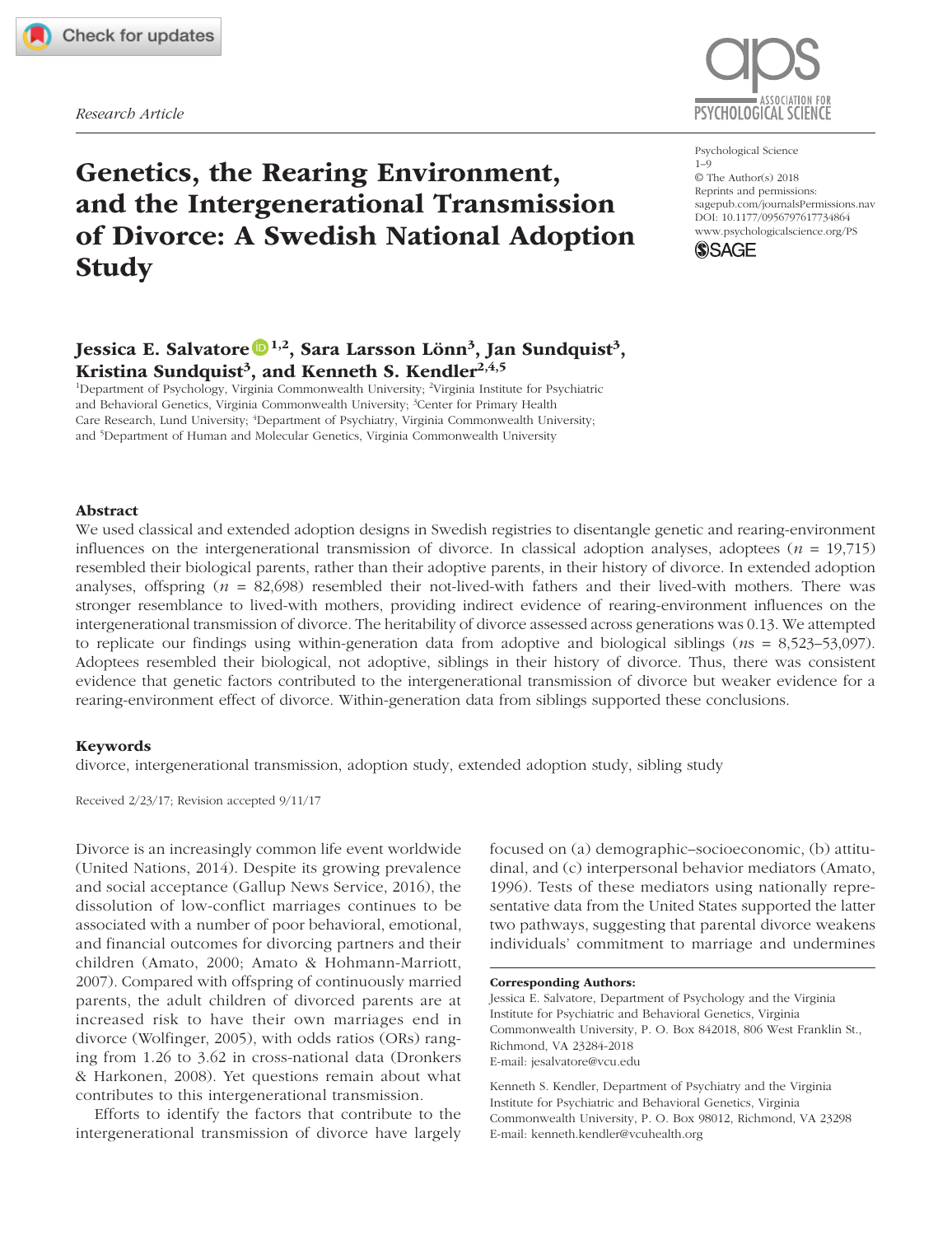the interpersonal skills needed for marriage (Amato, 1996). Further examination of these two pathways found greater evidence for the lack-of-commitment pathway compared with the interpersonal-skills pathway (Amato & DeBoer, 2001). The conclusion from this work is that there is a rearing-environment effect on divorce whereby parental divorce socializes offspring to be less committed to marriage (Wolfinger, 2005).

Another plausible explanation is that divorcing parents and their offspring share genetic factors predisposing them toward divorce (D'Onofrio et al., 2007; Scarr & McCartney, 1983). Estimates from Australian, Swedish, and American twin samples suggest that genetic factors account for 15% to 53% of the variation in divorce (D'Onofrio et al., 2005; Jerskey et al., 2010; McGue & Lykken, 1992; Salvatore et al., 2017), with unique environmental factors (i.e., environmental exposures that make siblings different from one another) accounting for the remaining variation. The range of heritability estimates likely reflects differences in the social contexts of divorce across these countries, which may moderate genetic influences.

Twin studies, which examine resemblance within a generation, are important in suggesting that genetic factors may influence the intergenerational transmission of an outcome. However, other study designs that incorporate parents and their offspring are needed to evaluate the role of genetic and rearing-environment factors in intergenerational transmission. This is because heritability estimates from twin studies do not directly address whether genetic factors account for transmission across generations and because the sharedenvironment estimate  $(C)$  from a within-generation twin model is not equivalent to vertical transmission of the environment between generations. In the one extant study of the intergenerational transmission of divorce that used a genetically informative Australian childrenof-twins sample, D'Onofrio et al. (2007) found that the rearing-environment effect of divorce accounted for the majority (66%) of its intergenerational transmission, whereas genetic factors shared between parents and their offspring accounted for 34%.

Adoption designs provide another powerful natural experiment to examine the contributions of genetic and rearing-environment factors to the intergenerational transmission of divorce (D'Onofrio, Lahey, Turkheimer, & Lichtenstein, 2013). We considered three such designs using Swedish national registry data. In the first test, we used a classical adoption design to examine divorce resemblance between adoptees and their biological and adoptive parents. Such resemblance would provide direct evidence that genes and the rearing environment, respectively, influence the intergenerational transmission of divorce.

In the second test, we used an extended adoption design and examined divorce resemblance in not-lived-with (NLW) families (Kendler et al., 2015), where one parent provided genes but not a rearing environment (i.e., an NLW parent), and the other parent provided genes and rearing environment (i.e., a lived-with [LW] parent). As with the adoptee– biological parent relationship in an adoption design, divorce resemblance between offspring and an NLW parent would provide direct evidence that genes contribute to the intergenerational transmission of divorce. NLW families also provide an indirect test of the rearing environment. If resemblance between offspring and the LW parent was stronger than resemblance between offspring and the NLW parent, this would suggest that the rearing environment contributes to the intergenerational transmission of divorce above and beyond genetic influences. We included parental education, parental externalizing disorders (alcohol use disorder, drug abuse, and criminal behavior), and offspring year of birth as covariates to examine the robustness and specificity of intergenerational divorce resemblance to these potential confounders.

In a third test, we examined divorce resemblance between adoptees and their adoptive and biological siblings to test whether the intergenerational findings replicated within a generation. Divorce resemblance between adoptees and their biological and adoptive siblings would provide direct evidence that genes and the rearing environment, respectively, influence the familial transmission of divorce within the same generation. As a set, these designs provided three direct tests of genetic influences on divorce and two direct and one indirect tests of the rearing environment on divorce. Additionally, we used the tetrachoric correlations corresponding to each of these three tests to estimate the heritability of divorce.

### Method

### *Swedish national registries*

We linked the following nationwide Swedish registers through the unique 10-digit identification number assigned at birth or immigration to all Swedish residents (the identification number was replaced by a serial number to ensure anonymity):

- 1. The Swedish Multi-generation Register, which links children born after 1932 through 1973 to their biological and adoptive parents and contains individual data, such as sex, year of birth, and death
- 2. The Total Population Register, which includes annual data on marital status from 1968 to 2013 and on family from 1990
- 3. The National Census, which contains marital status and household data from 1960, 1965, 1970, 1975, 1980, 1985, and 1990; education data were available in 1960, 1970, and 1990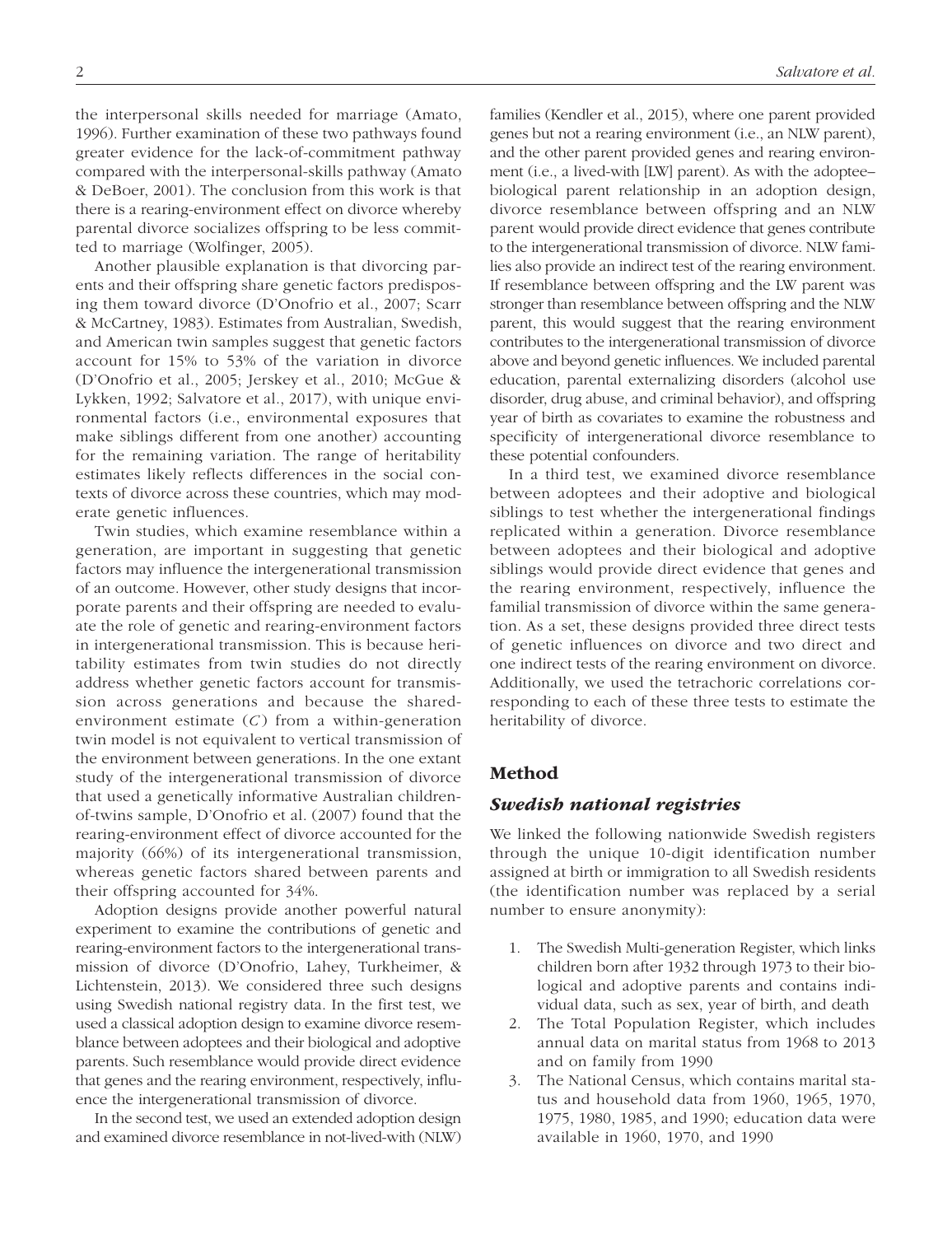- 4. The Longitudinal Integration Database for Health Insurance and Labor Market Studies (LISA), which includes annual information on education from 1990 to 2012
- 5. The Swedish Hospital Discharge Register, which contains information on hospitalizations from 1964 to 2012
- 6. The Swedish Outpatient Register, which contains information from outpatient care visits from 2000 to 2012
- 7. The Swedish Crime Register, which covers national data an all convictions in lower court from 1973 to 2012
- 8. The Suspicion Register, which lists individuals strongly suspected of a crime from 1995 to 2012
- 9. The Prescribed Drug Register, which covers all prescriptions that were picked up from July 2005 to March 2014

We examined two study groups: (a) adoptees and (b) offspring not living with one parent (the father). For the adoptee sample, we included those adopted before 10 years of age to two adoptive parents (who were required to be married by Swedish adoption law) where we had information on at least one biological and both adoptive parents. We verified that none of the adoptive parents were close biological relatives. If biological siblings were adopted together, they were excluded. For the NLW family sample, we identified children who grew up only with the mother, at least until the age of 15 years, and were never registered in the same household as their biological father. There were too few NLW mothers for analysis; hence, we focused only on NLW fathers. All statistical analyses were based on the subgroup of offspring and NLW fathers who were ever married (to anyone), because marriage is a condition of divorce.

As with all behavior-genetic studies, the broader social context of the behavior under investigation is important. We note that over the study period, marriage rates fluctuated and legal barriers to divorce decreased in Sweden. For example, the crude marriage rate decreased from 6.7 to 4.5 marriages per 1,000 inhabitants per year between 1960 and 2000 but increased thereafter to 5.5 in 2014 (Eurostat, 2017). Divorce laws were liberalized in the early 20th century and then again in 1974 (Simonsson & Sandstrom, 2011). The crude divorce rate was 1.2 in 1960 and stabilized at approximately 2.5 in 1970 and thereafter (Eurostat, 2017).

### *Measures*

We defined marital status in 1960 and 1965 from the Swedish Census and from 1968 and onward from the Total Population Register. Parental divorce was defined as at least one parent who had been divorced, and individuals could be defined as divorced only if they had ever been married. Biological full siblings, half siblings, and adoptive siblings were defined from the Swedish Multi-generation Register. For siblings, we categorized the predictor as at least one divorced sibling, which was independent of whether any sibling was ever married. For the intergenerational analyses, we examined parental education, parental externalizing disorders, and offspring year of birth as covariates. Education was included to examine the possibility that any observed intergenerational effects could be attributed to broad socioeconomic circumstances rather than parental divorce specifically. Likewise, we included parental alcohol use disorder, drug abuse, and criminal behavior as covariates to examine the specificity of the intergenerational transmission of divorce. We selected these externalizing-disorder covariates in view of previous findings that divorce and alcohol use disorder are phenotypically and genetically correlated in the Swedish population (Salvatore et al., 2017), as well as the broader literature suggesting that alcohol use disorder, drug abuse, and criminal behavior are all part of a spectrum of externalizing disorders (Kendler, Prescott, Myers, & Neale, 2003; Krueger et al., 2002). Parental education was defined as *high* (studies at the university level) or *low–mid* (no university studies, including missing data) using information from the National Census and LISA registers. Our definitions of alcohol use disorder, drug abuse, and criminal behavior in parents came from medical, legal, and prescription registers. Information concerning the International Classification of Disease codes and legal convictions for each behavior are detailed in Kendler et al. (2016). Offspring year of birth was included to account for secular trends in rates of divorce, which could influence divorce resemblance between parents and children.

### *Data analysis*

First, for the adoption analyses, we investigated the simple univariable associations between adoptees' divorce and each predictor variable using logistic regression, followed by a multivariable logistic regression that included all significant predictors  $(p < .05)$ from the simple models. Second, for the NLW family analyses, we investigated the association between divorce in the offspring and their biological parents, starting with divorce in the NLW fathers and LW mothers in univariable logistic regressions and then in a second step adding all significant predictors into a multivariable model, as described above. Third, we analyzed the association between the adoptees and their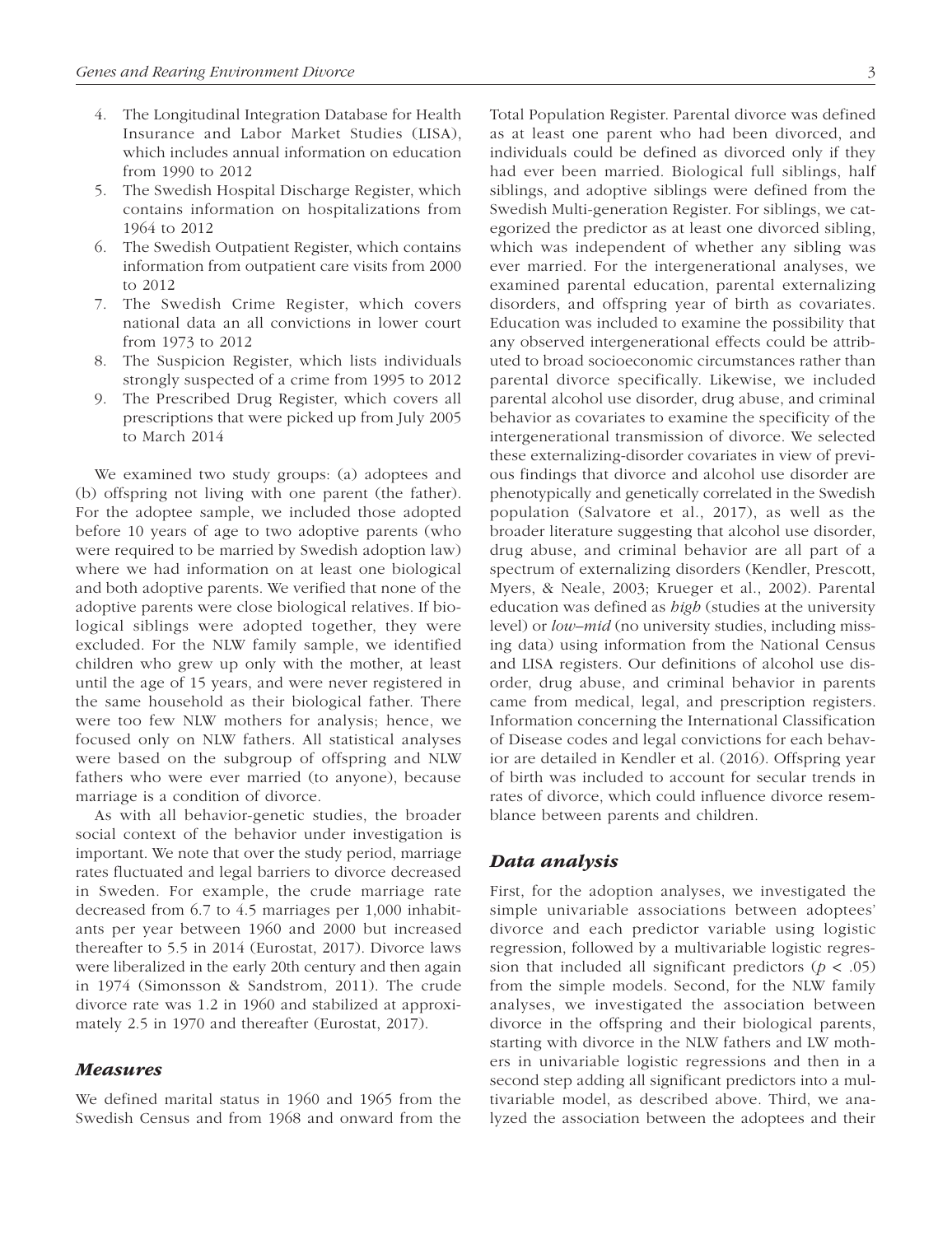biological full, half, and adoptive siblings, using a multivariable logistic regression in which the variables for biological and adoptive sibling divorce were entered simultaneously.

Finally, we calculated the heritability of divorce across and within generations. Heritability in the adoption and extended-adoption designs was estimated by examining the resemblance (using tetrachoric correlations) between adoptees and biological parents and between offspring and NLW fathers, assuming that their resemblance equaled  $0.5a^2$ , with  $a^2$  defined as the proportion of population variance in risk of divorce attributable to additive genetic effects (commonly called *heritability*). We accounted for the correlation between biological parents' divorce, and to avoid problems with handling missingness in tests of the homogeneity of these estimates, we limited these analyses to include only adoptees with two married biological parents and offspring of married NLW fathers. All adoptees and offspring had to be married at least once, as well. Heritability in the sibling analyses was estimated by examining the resemblance between adoptees and their biological full and half siblings, assuming that their resemblance equaled  $0.5a^2$  and  $0.25a^2$ , respectively. The analyses were conducted using SAS software, Version 9.3, and Mplus (Muthén & Muthén, 2015).

## Results

# *Divorce resemblance between adoptees and their biological and adoptive parents*

For the adoption analyses, we identified 19,715 adoptees (52.6% male). Characteristics of the adoptees and their biological and adoptive parents are shown in Table 1. Biological parents had higher rates of divorce, alcohol use disorder, drug abuse, criminal behavior, and lower rates of higher education than adoptive parents. The effect sizes (represented as ORs) corresponding to the differences in the covariates were as follows—alcohol use disorder: OR =  $5.07$ ,  $95%$  confidence interval (CI) =  $[4.70, 5.47]$ ; drug abuse: OR = 4.49, 95% CI = [3.84, 5.25]; criminal behavior: OR = 5.79, 95% CI = [5.37, 6.24]; and education: OR =  $0.60$ ,  $95\%$  CI =  $[0.57, 0.63]$ . The tetrachoric correlation for divorce between adoptive and biological parents was −0.01, 95% CI = [−0.05, 0.03].

We ran the analyses to examine divorce resemblance between adoptees and their biological and adoptive parents in two stages. In the univariable analyses (Table 2), adoptees significantly resembled their biological parents in their history of divorce but not their adoptive parents. Adoptees' divorce resemblance with biological

|                                                                             | Parents        |                    | Siblings        |                 |               |                 |
|-----------------------------------------------------------------------------|----------------|--------------------|-----------------|-----------------|---------------|-----------------|
| Characteristic                                                              | Biological     | Adoptive           | Full biological | Half biological | Adoptive      | Adoptees        |
| Number of adopted children<br>with at least one of this type<br>of relative | 19,715         | 19,715             | 3,884           | 16,213          | 10,200        | 19,715          |
| Number of relatives with<br>available data                                  | 29,574         | 39,430             | 8,523           | 53,097          | 13,606        | 19,715          |
| Number of males                                                             |                |                    |                 |                 |               | 10,368 (52.6%)  |
| Birth year (SD)                                                             |                |                    |                 |                 |               | 1959.4(6.0)     |
| Fathers (SD)                                                                | 1932.0(9.7)    | 1923.1(9.0)        |                 |                 |               |                 |
| Mothers (SD)                                                                | 1935.6(8.6)    | 1925.8(8.7)        |                 |                 |               |                 |
| Number ever married                                                         | 25,278 (85.5%) | 39,430 (100%)      | 3,050 (78.5%)   | 13,525 (83.4%)  | 7,526 (73.8%) | 13,455 (68.2%)  |
| Number divorced (% of<br>married)                                           | 14,323 (56.7%) | $4,229$ $(10.7\%)$ | 1,968 (50.7%)   | 8,567 (52.8%)   | 3,342 (32.8%) | $6,124$ (45.5%) |
| Number with alcohol use<br>disorder                                         | 3,799 (19.3%)  | 887 (4.5%)         |                 |                 |               |                 |
| Number with drug abuse                                                      | 842 (4.3%)     | 194 (1.0%)         |                 |                 |               |                 |
| Number with criminal behavior                                               | 4,236(21.5%)   | 890 (4.5%)         |                 |                 |               |                 |
| Number with higher education                                                | 3,122 (15.8%)  | $4,735(24.0\%)$    |                 |                 |               |                 |

Table 1. Characteristics of the Biological and Adoptive Parents, Biological and Adoptive Siblings, and Adoptees

Note: Percentages reflect participants with available information in the sample. For criminal behavior, drug abuse, alcohol use disorder, and higher education, the counts and percentages reflect participants with at least one parent who had the characteristic.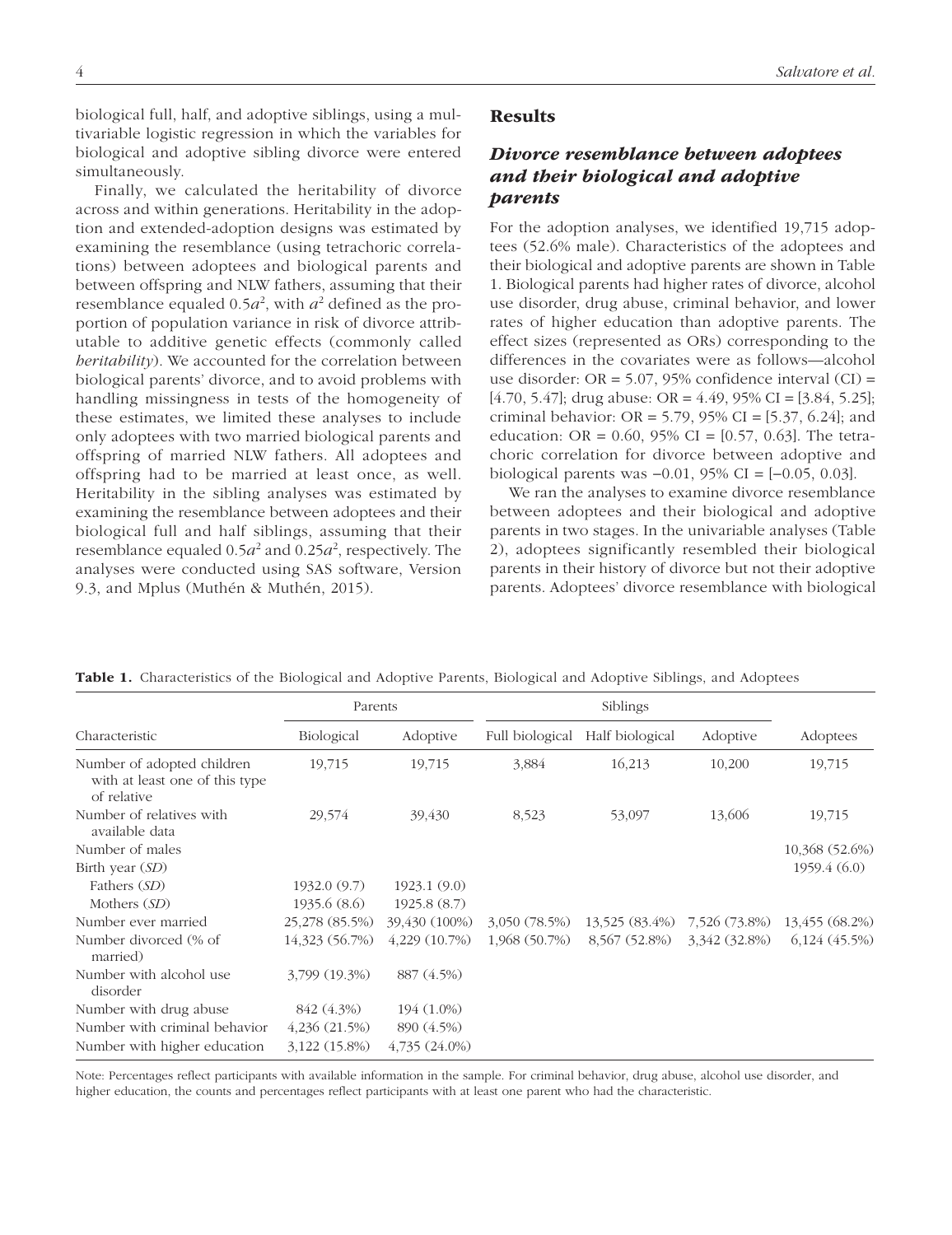| Parent type and predictor    | Univariable analyses | Multivariable analysis |  |
|------------------------------|----------------------|------------------------|--|
| Adoptive                     |                      |                        |  |
| Divorce                      | $0.96$ [0.86, 1.07]  |                        |  |
| Education (low–mid vs. high) | 1.04 [0.96, 1.13]    |                        |  |
| Alcohol use disorder         | 1.06 [0.89, 1.27]    |                        |  |
| Drug abuse                   | $0.97$ [0.68, 1.38]  |                        |  |
| Criminal behavior            | 1.16 [0.98, 1.37]    |                        |  |
| Biological                   |                      |                        |  |
| Divorce                      | $1.22$ [1.13, 1.31]* | $1.24$ [1.14, 1.35]*   |  |
| Education (low–mid vs. high) | 1.06 [0.97, 1.17]    |                        |  |
| Alcohol use disorder         | $1.13$ [1.03, 1.23]* | $1.12$ [1.01, 1.23]*   |  |
| Drug abuse                   | 1.03 [0.89, 1.22]    |                        |  |
| Criminal behavior            | $1.11$ [1.02, 1.21]* | $1.12$ [1.01, 1.23]*   |  |
| Birth year                   | $0.97$ [0.97, 0.98]* | $0.97$ [0.96, 0.98]*   |  |

Table 2. Odds Ratios for Predictors of Divorce in Adoptees From Their Adoptive and Biological Parents

Note: The multivariable analysis included all parameters that were significant  $(p < .05)$  in the univariable analyses. Values in brackets are 95% confidence intervals.  $*_{\mathcal{D}} < .05$ .

and adoptive parents could not be equated,  $\chi^2(1, N =$ 11,989) = 12.44,  $p < .01$ , indicating that divorce resemblance was significantly greater between adoptees and their biological than between adoptees and their adoptive parents. Of the covariates, alcohol use disorder and criminal behavior among biological parents were also associated with a higher likelihood of divorce in adoptees. Adoptees' year of birth was also associated with their divorce history. Adoptees born later had lower risk of divorce, which may reflect their relatively younger age at the end of follow-up compared with adoptees born earlier or cross-cohort differences in factors (e.g., commitment or traditionalism) associated with deciding to marry. In the second-stage multivariable analysis (Table 2), we continued to observe divorce resemblance between adoptees and their biological parents even after controlling for the significant effects of the biological parent alcohol use disorder, criminal behavior, and adoptee birth year covariates.

# *Divorce resemblance between offspring and their NLW fathers and LW mothers*

We identified 82,698 offspring of NLW fathers. Table 3 summarizes the characteristics of the NLW fathers and LW mothers. The tetrachoric correlation for divorce between NLW fathers and LW mothers was 0.47, 95%  $CI = [0.37, 0.57].$ 

We ran the NLW family analyses to examine divorce resemblance between offspring and their NLW fathers and their LW mothers in two stages. In the first-stage univariable analyses (Table 4), offspring resembled their NLW fathers and their LW mothers in their history of divorce. Of the covariates, NLW fathers' and LW mothers' alcohol use disorder, criminal behavior, and low education were associated with higher likelihood of offspring divorce. Offspring's year of birth was also associated with their divorce history. Offspring born later had lower risk of divorce, which again may reflect their relatively younger age at the end of follow-up or cohort differences in the factors associated with deciding to get married, compared with those born earlier. In the second stage multivariable analyses (Table 4), offspring continued to resemble their NLW fathers and their LW mothers in their history of divorce after we controlled for alcohol use disorder, criminal behavior, and low education. In the indirect test of the rearing environment, we found that LW mothers' divorce was a stronger predictor of offspring divorce compared with NLW fathers' divorce, as indicated by a significant difference in the corresponding odds ratios—NLW father: OR = 1.07, 95% CI =  $[1.03, 1.12]$ ; LW mother: OR = 1.26, 95% CI = [1.21, 1.31];  $\chi^2(1, N = 45,920) = 23.05, p < .05$ .

# *Divorce resemblance between adoptees and their biological and adoptive siblings*

The number of adoptive and biological siblings included in the study and their marriage and divorce characteristics are shown in Table 1. By definition, these analyses could include only the adoptees with siblings. Preliminary descriptive analyses indicated that the rates of marriage and divorce were similar for adoptees with and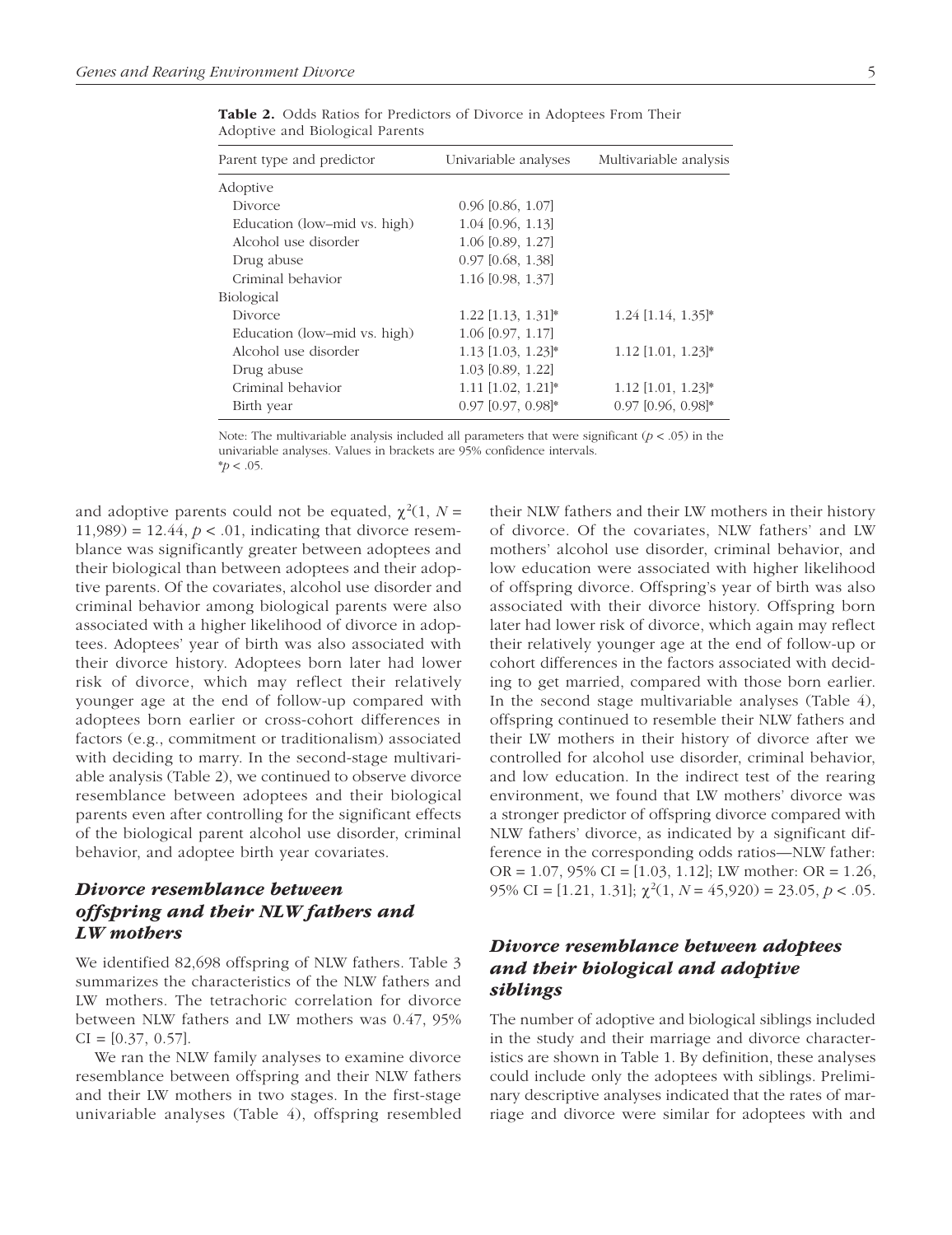| Characteristic                            | Not-lived-with fathers | Lived-with mothers |
|-------------------------------------------|------------------------|--------------------|
| Number with marital-status information    | 80,921 <sup>a</sup>    | 82,698             |
| Mean birth year (SD)                      | 1938.7(9.0)            | 1942.1 (7.8)       |
| Number who had ever married               | 66,934 (82.7%)         | 67,769 (81.9%)     |
| Number who had divorced, if married       | 45,405 (67.8%)         | 44,821 (66.1%)     |
| Number with higher education <sup>b</sup> | 23,816 (32.5%)         | 20,454 (24.8%)     |
| Number with alcohol use disorder          | 17,084 (20.7%)         | $4,756(5.8\%)$     |
| Number with drug abuse                    | $3,000(3.6\%)$         | 1,879 (2.3%)       |
| Number with criminal behavior             | 21,479 (26.0%)         | 6,239(7.5%)        |

Table 3. Characteristics of the Not-Lived-With Fathers and Lived-With Mothers in the Extended Adoption Analyses

<sup>a</sup>Some fathers died before the marital-status registration started. <sup>b</sup>No education information was available for 9,388 fathers and 294 mothers.

without siblings, suggesting that the subsample of adoptees with siblings was not biased with respect to base rates of marriage or risk of divorce. In a multivariable model in which we examined divorce resemblance among adoptees and their biological and adoptive siblings, having a divorced adoptive sibling was not associated with adoptees' divorce,  $OR = 1.03$ ,  $95\% CI = [0.94]$ , 1.13], but having a divorced biological full or half sibling (who was raised in a different family) was associated with increased risk of divorce for adoptees—biological full sibling:  $OR = 1.20$ , 95%  $CI = [1.07, 1.34]$ ; biological half sibling: OR = 1.28, 95% CI = [1.20, 1.38]. In formal tests that compared the strength of divorce resemblance across sibling types, we found no difference in divorce resemblance between adoptees and their full and half biological siblings,  $\chi^2(1, N = 13,455) = 1.14, p = .28$ . However, divorce resemblance between adoptees and

their biological siblings was significantly higher than divorce resemblance between adoptees and their adoptive siblings,  $\chi^2(2, N = 13,455) = 14.71, p < .01$ .

# *Heritability of divorce across and within generations*

The tetrachoric correlations for divorce between adoptees and their biological mothers and fathers were 0.08, 95% CI = [0.04, 0.12], and 0.06, 95% CI = [0.02, 0.10], respectively. The tetrachoric correlation for divorce between offspring and their NLW fathers was 0.06, 95%  $CI = [0.05, 0.08]$ . A test of homogeneity indicated no difference between these three estimates,  $\chi^2(2, N =$  $44,472$ ) = 0.93,  $p = .63$ . The combined tetrachoric correlation estimate equaled 0.063 (*SE* = 0.008). This divorce resemblance across generations, an estimate of

Table 4. Odds Ratios for Predictors of Divorce in Offspring From Their Not-Lived-With Fathers and Lived-With Mothers

| Univariable analyses    | Multivariable analysis  |  |
|-------------------------|-------------------------|--|
|                         |                         |  |
| $1.17$ [1.13, 1.22]*    | $1.07$ [1.03, 1.12]*    |  |
| $1.16$ [1.10, 1.21]*    | $1.08$ [1.02, 1.13]*    |  |
| $1.14$ [1.09, 1.19]*    | $1.06$ [1.01, 1.11]*    |  |
| $1.01$ [0.92, 1.12]     |                         |  |
| $1.14$ [1.09, 1.19]*    | $1.18$ [1.13, 1.24]*    |  |
|                         |                         |  |
| 1.33 [1.28, 1.38]*      | $1.26$ [1.21, 1.31]*    |  |
| $1.23$ [1.17, 1.29]*    | $1.11$ [1.06, $1.17$ ]* |  |
| $1.38$ [1.28, 1.49]*    | $1.27$ [1.17, 1.38]*    |  |
| $1.07$ [0.94, 1.22]     |                         |  |
| $1.28$ [1.19, $1.37$ ]* | $1.26$ [1.17, 1.36]*    |  |
| $0.95$ [0.94, 0.95]*    | $0.94$ [0.94, 0.94]*    |  |
|                         |                         |  |

Note: The multivariable analysis includes all parameters that were significant (*p* < .05) in the univariable analyses. Values in brackets are 95% confidence intervals.  $*_{p}$  < .05.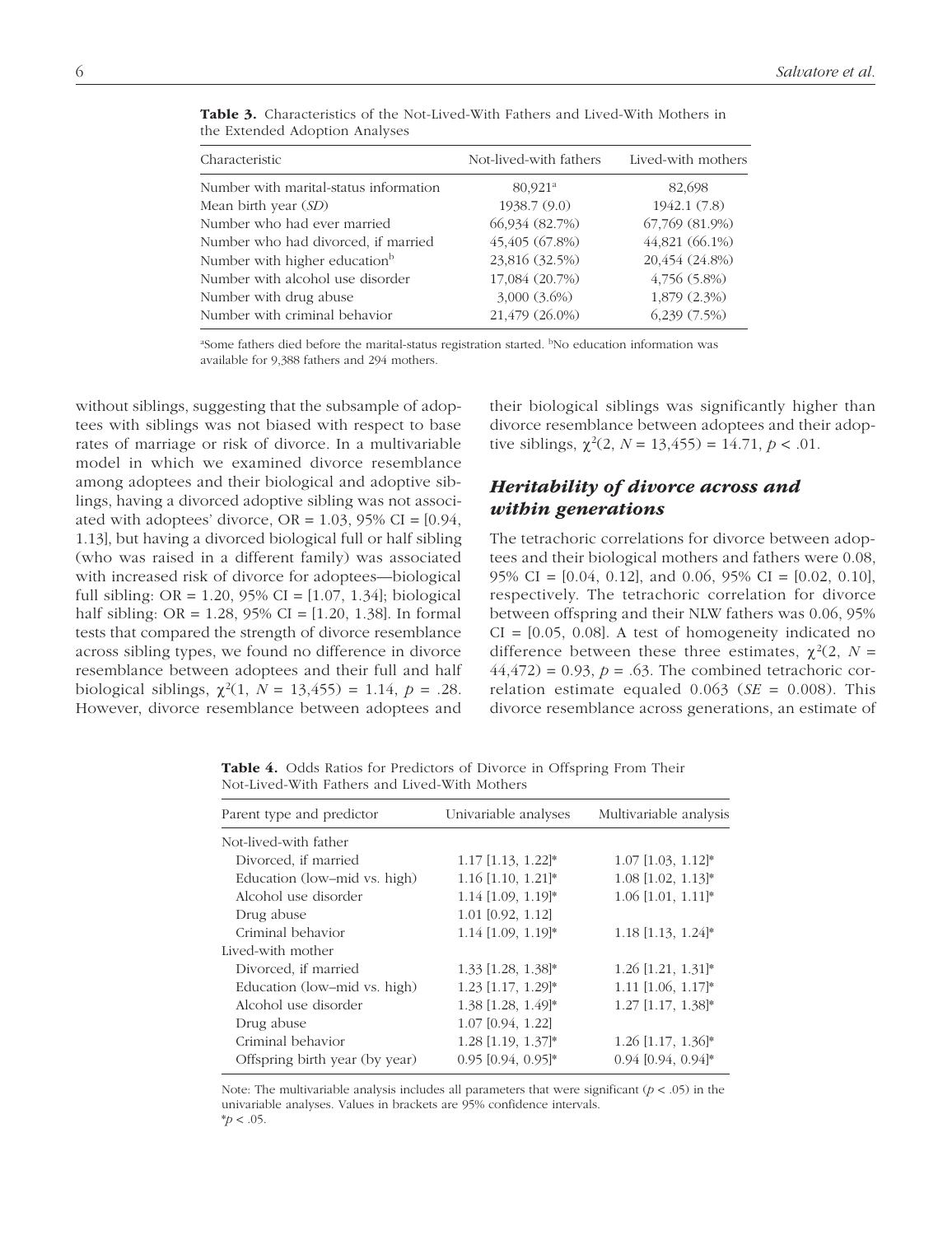$0.5a^2$ , resulted in a heritability estimate of 0.13, 95%  $CI = [0.09, 0.16].$ 

The tetrachoric correlations for divorce between adoptees and their biological full and half siblings were 0.11, 95% CI =  $[0.04, 0.18]$ , and 0.09, 95% CI =  $[0.05, 0.18]$ 0.12], respectively. The divorce resemblance between full siblings, corresponding to  $0.5a^2$ , resulted in a heritability estimate of 0.22, 95% CI =  $[0.16, 0.29]$ . The divorce resemblance between half siblings, represented by  $0.25a^2$ , resulted in a higher heritability estimate of 0.35, 95% CI =  $[0.32, 0.39]$ . We tested whether the fulland half-sibling estimates could be combined into a single estimate of within-generation heritability. However, the corresponding heritability estimates were significantly different, −0.13, 95% CI = [−0.25, −0.01], and for this reason we report them separately.

### **Discussion**

We examined the influence of genes and the rearing environment on the intergenerational transmission of divorce using Swedish national registries. First, in a classical adoption design, we found that risk of divorce in adoptees was related to biological parents' divorce but not to adoptive parents' divorce. This finding suggests that genetic factors primarily accounted for the intergenerational transmission of divorce. Second, in an extended adoption design, we found that offspring resembled their NLW fathers and their LW mothers in their history of divorce, with stronger resemblance observed with LW mothers. Divorce resemblance between offspring and their NLW fathers provided direct evidence that genetic factors contributed to the intergenerational transmission of divorce. The stronger resemblance observed between offspring and their LW mothers (compared with their NLW fathers) also provided indirect evidence that the rearing environment contributed to the intergenerational transmission of divorce above and beyond significant genetic influences. Finally, in a third test that used data from siblings to examine whether the intergenerational findings replicated in a within-generation design, we found that adoptees significantly resembled their biological siblings, but not their adoptive siblings, in their history of divorce. This finding suggests that genetic factors, but not the rearing environment, explained divorce resemblance within a generation.

As a set, findings across these three tests of the Swedish registry data provided consistent evidence that genetic factors contributed to the familial aggregation of divorce. The heritability estimate  $(a^2)$  of divorce across generations was 0.13, whereas the heritability estimate of divorce within a generation was higher and differed when estimated from full and half biological

siblings,  $a^2 = 0.22$  and 0.35, respectively. Heritability calculated from an intergenerational study is likely to represent a lower-bound estimate, given that secular changes in marital behavior can alter how a genetic predisposition is expressed across generations (i.e., gene-by-age or gene-by-cohort interaction). Nevertheless, the results are robust in that all provide evidence for genetic influences on divorce, which is consistent with prior twin studies (D'Onofrio et al., 2005; Jerskey et al., 2010; McGue & Lykken, 1992; Salvatore et al., 2017). It is important to note that the findings from our adoption and extended adoption designs expand on these twin studies by providing direct evidence that genetic factors contribute to the intergenerational transmission of divorce. Thus, using entirely different methods, our results mirror those of D'Onofrio et al.'s (2007) initial report that genetic factors contribute to the intergenerational transmission of divorce. Such findings highlight the need for genetically informed designs to better understand the circumstances under which divorce is a pathogenic environment (Kendler & Baker, 2007).

Although there are not genes for divorce (Turkheimer, 1998), divorce is genetically correlated with a personality composite that indexes high levels of negative emotionality, high levels of positive emotionality, and low levels of constraint (Jockin, McGue, & Lykken, 1996), all of which are correlated to marital problems and instability (Cramer, 1993; Karney & Bradbury, 1995; South, Krueger, & Iacono, 2011). A genetic predisposition for divorce may also have an effect through other genetically influenced traits related to marital instability, such as early age at menarche (Belsky, Steinberg, & Draper, 1991). In short, a genetic predisposition for divorce may index a range of individual differences that contribute to marital instability.

In contrast to previous reports (Amato, 1996; D'Onofrio et al., 2007; Wolfinger, 2005), the three tests of the Swedish data provided inconsistent evidence for the role of the rearing environment in divorce transmission across and within generations. In the classical adoption analyses, we found no divorce resemblance between adoptees and their adoptive parents. Likewise, in the sibling analyses, we found no divorce resemblance between adoptees and their adoptive siblings. Thus, in these two direct tests, we found no evidence that the rearing environment contributed to divorce. However, in the test using the NLW families, we observed stronger divorce resemblance between offspring and their LW mothers than between offspring and their NLW fathers. LW mothers contribute both genes and rearing environment, whereas NLW fathers contribute genes but not a rearing environment. Thus, the stronger association observed for LW mothers provided some indirect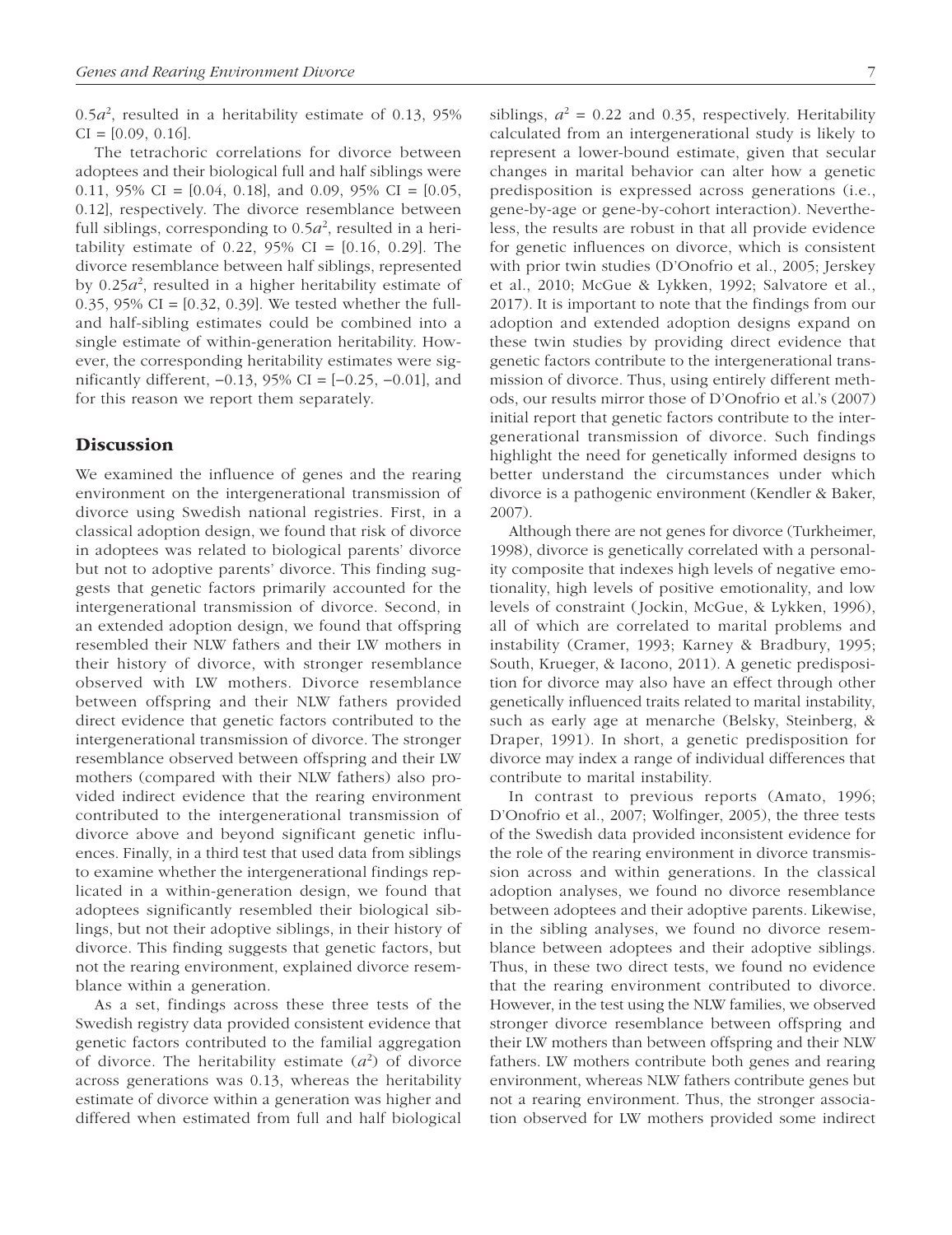evidence that the rearing environment contributed to the intergenerational transmission of divorce above and beyond the contribution of genetics alone. This finding highlights that a genetic predisposition for divorce is not fate. Furthermore, the stronger association observed for LW mothers suggests a role for passive gene– environment correlation, whereby divorced LW mothers provide both this genetic predisposition and rearing environment for their offspring.

These results should be interpreted in view of the study's limitations. First, whether the same pattern of findings would hold for nonmarital relationship stability or in other populations is unknown. Second, selective placement of adoptees can bias adoption studies; however, lack of association between adoptive and biological parents' divorce reduces this concern. Third, divorce resemblance was stronger with biological half siblings than with biological full siblings. This finding was unexpected in view of the lower genetic similarity between biological half siblings than biological full siblings. This may be a chance effect, and we note that divorce resemblance with biological full and half siblings did not differ significantly (see [Supplementary Material 1](http://journals.sagepub.com/doi/suppl/10.1177/0956797617734864) in the Supplemental Material available online). Fourth, there was a lower rate of divorce among adoptive parents compared with biological parents, which is likely a result of screening adoptive parents for their ability to provide a stable home and financial environment for the child (Björklund, Lindahl, & Plug, 2006). This may have limited the ability to detect rearing-environment effects. Fifth, parental education is an imperfect proxy for socioeconomic status, particularly given increased access to higher education in the late 20th century (Swedish Higher Education Authority, 2013).

Sixth, bias can arise when adoptees and their biological parents have contact prior to adoption. During the study period, adoptees were typically removed from the biological mother shortly after birth for placement in nurseries and then a foster or prospective adoptive family on a trial basis (Bjorklund et al., 2006; Bohman, 1970). Supplementary tests of contact bias indicated only negligible effects, and when we reanalyzed our classical adoption and sibling data restricting our sample to those whom we knew were living in the adoptive home by the age of 5 years, the results were nearly [identical to those found in the entire cohort \(see Sup](http://journals.sagepub.com/doi/suppl/10.1177/0956797617734864)plementary Material 1 and 2).

### Summary

In all three tests, we found direct evidence of genetic influences on divorce across and within generations. In contrast, of the three tests of the rearing environment on divorce, only the indirect test from the NLW families

### Action Editor

Ayelet Fishbach served as action editor for this article.

strongest evidence to date that genetic factors contribute to the intergenerational transmission of divorce.

#### Author Contributions

J. E. Salvatore and K. S. Kendler developed the study concept and design. S. Larsson Lönn analyzed the data. J. E. Salvatore drafted the manuscript, and S. Larsson Lönn, J. Sundquist, K. Sundquist, and K. S. Kendler provided critical revisions. All authors approved the final version of the manuscript for submission. K. Sundquist and K. S. Kendler share last authorship of this article.

### ORCID iD

Jessica E. Salvatore <https://orcid.org/0000-0001-5504-5087>

#### Declaration of Conflicting Interests

The author(s) declared that there were no conflicts of interest with respect to the authorship or the publication of this article.

### Funding

This project was supported by the U.S. National Institutes of Health Grants AA0235341, DA030005, and K01AA024152; the Swedish Research Council (2014-2517); the Swedish Research Council for Health, Working Life and Welfare (in Swedish: FORTE; Reg. Nos. 2013-1836 and 2014-0804); the Swedish Research Council (2012-2378 and 2014-10134); and a clinical research grant provided by the county of Scania, Sweden.

### Supplemental Material

Additional supporting information can be found at [http://](http://journals.sagepub.com/doi/suppl/10.1177/0956797617734864) [journals.sagepub.com/doi/suppl/10.1177/0956797617734864](http://journals.sagepub.com/doi/suppl/10.1177/0956797617734864)

#### References

- Amato, P. R. (1996). Explaining the intergenerational transmission of divorce. *Journal of Marriage and Family*, *58*, 628–640. doi:10.2307/353723
- Amato, P. R. (2000). The consequences of divorce for adults and children. *Journal of Marriage and Family*, *62*, 1269– 1287. doi:10.5559/di.23.1.01
- Amato, P. R., & DeBoer, D. D. (2001). The transmission of marital instability across generations: Relationship skills or commitment to marriage? *Journal of Marriage and Family*, *63*, 1038–1051. doi:10.1111/j.1741-3737.2001.01038.x
- Amato, P. R., & Hohmann-Marriott, B. (2007). A comparison of high- and low-distress marriages that end in